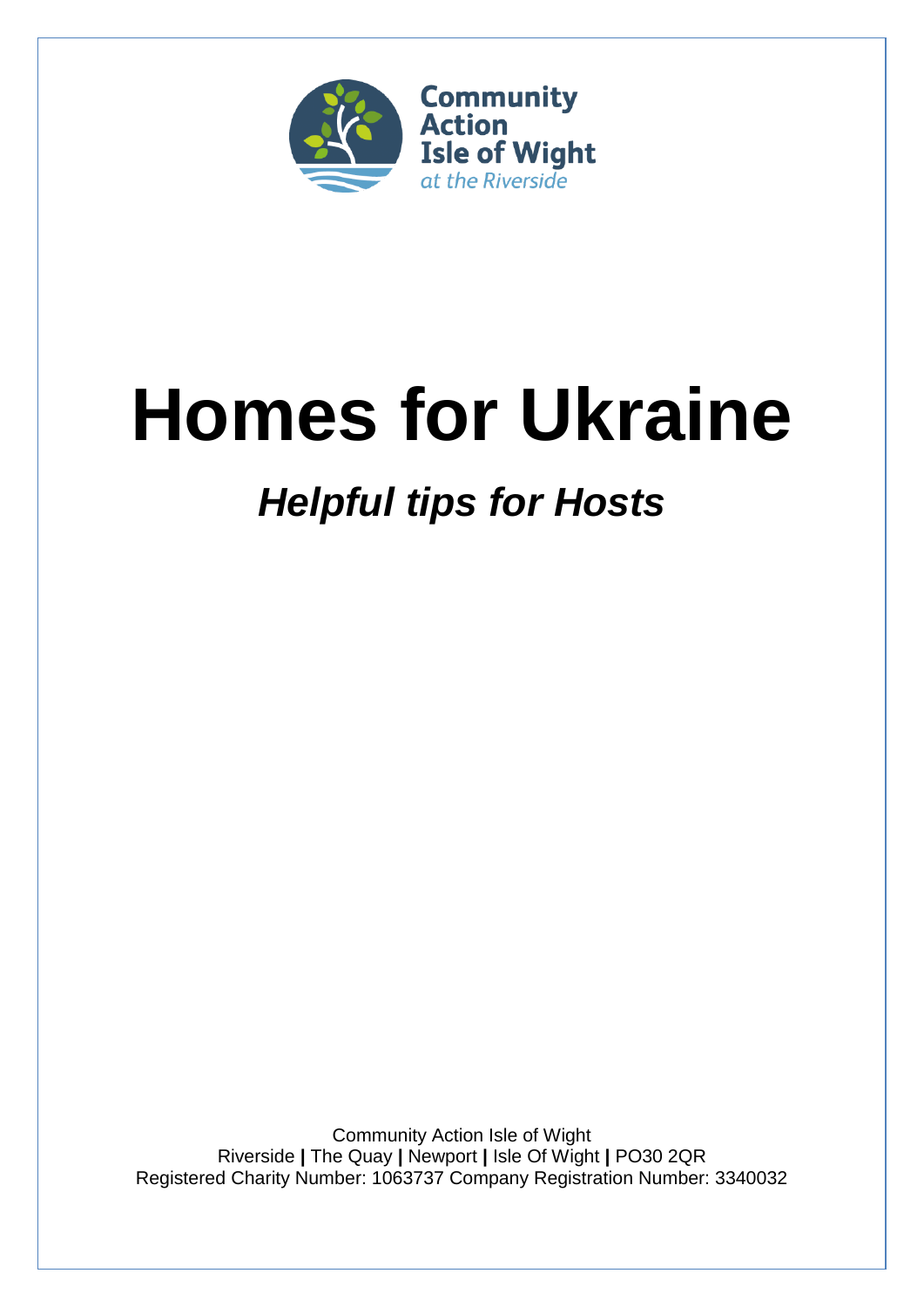#### **Introduction**

Thank you for opening your home as a place of sanctuary to people who have fled the war in Ukraine. It will help both you and your guests if you think through your expectations before they arrive, so you can give them clear information upon arrival. This will help both parties in the early days and coming months, and hopefully avoid misunderstandings.

Each host and guest relationship will be unique and we hope it will be an enriching experience for all involved.

# **Getting your guests to the Isle of Wight**

Wightlink are offering a free ferry booking for you to go to the mainland to collect your guests. Community Action Isle of Wight has the offer code and will facilitate the booking. Please get in touch with us when you are planning to collect your guests by: email: [ukraine@actioniw.org.uk](mailto:ukraine@actioniw.org.uk) or by phone: 01983 539374.

# **Welcoming guests**

If not all members of your household are in when your guests arrive, remember to introduce them when they come home.

Take time to learn the correct pronunciation of all your guests' names and allow them time and the opportunity to practise your name if it is unfamiliar to them.

#### **WiFi**

Your guests will want to keep in touch with family and friends and will probably want to notify them that they have arrived as soon as they move in.

Please write down your household WIFI code clearly to give to your guests on their arrival, so they can easily get in touch.

If you don't have WiFi, please find someone to help out.

# **Kitchen sharing**

It is common practice in Ukraine to cook meals from scratch. Your guests may spend more time in the kitchen than you do. Microwave and ready meals are not commonly eaten in Ukraine.

You might want to consider if you want to eat together or apart from your guests.

# **Food**

Your guests will need storage – cupboards, fridge, etc – for their food. Either you or your guests may be vegan or vegetarian, or may have allergies or food preferences.

Please establish this as early as possible and agree with your guests to ensure that you can accommodate these requirements in a satisfactory and safe way.

# **Covid safety**

Talk to your guests about COVID-19 and your attitude to this risk. You can encourage them to follow good hygiene practices, including handwashing and using hand sanitiser when handwashing is not possible.

Please let them know that face coverings are still required when visiting hospitals, doctors' surgeries and some other places, and are recommended when in crowded and enclosed spaces. Keep them up to date with changes to government guidance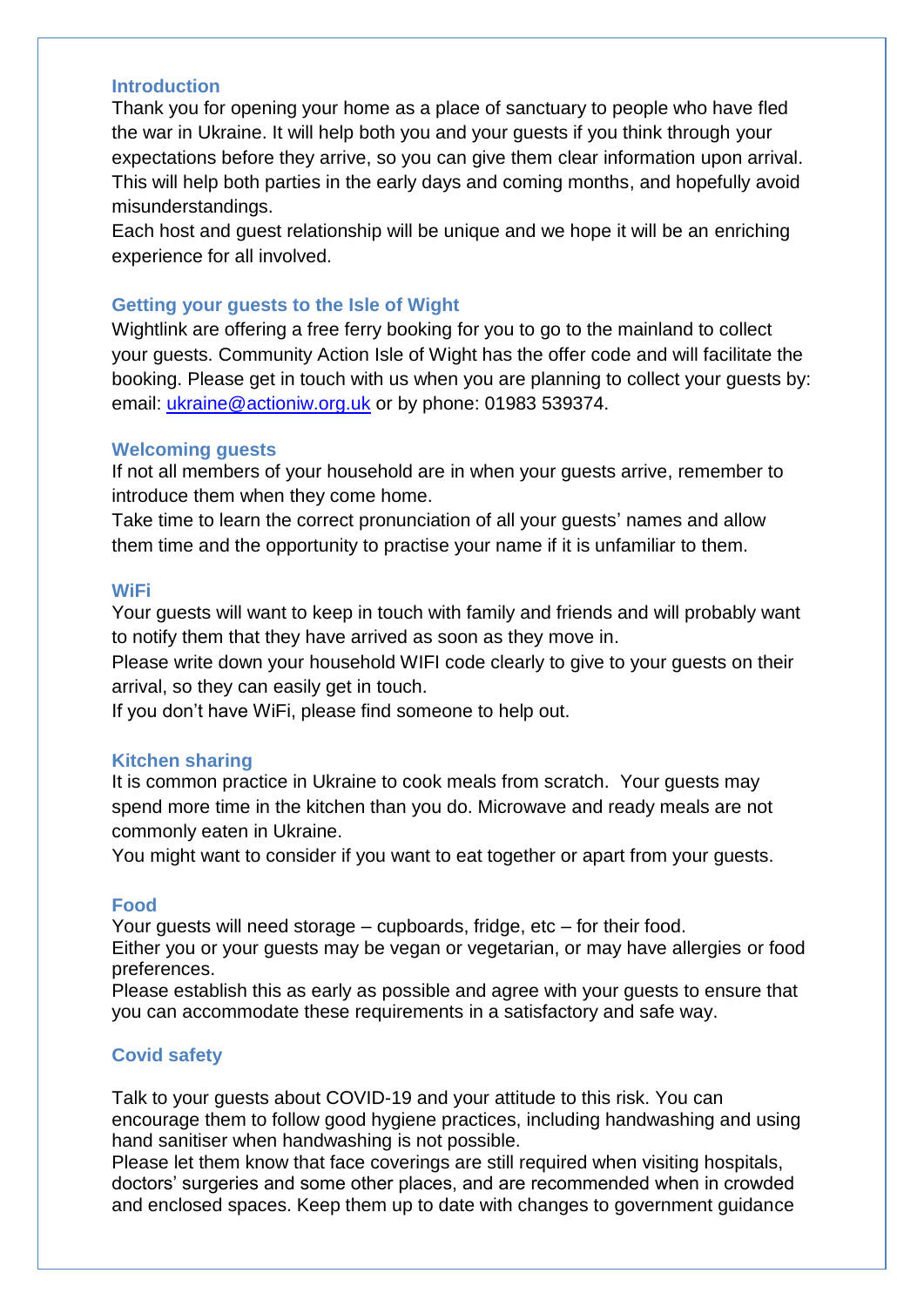on COVID-19, including steps they can take should they become unwell with symptoms of COVID-19. More information on symptoms of COVID-19 and what to do if someone becomes unwell is available on the NHS website.

#### **Bin collection day and recycling**

Let your guests know your recycling and bin collection arrangements (what goes into which bin), days and times when different bins are collected, and where you normally place your bins for collection.

Encourage your guests to recycle where possible.

Also, please consider whether you need to request a larger black bin and a food waste caddy, bearing in mind Ukrainians tend to cook from scratch. Please email [waste.contract@iow.gov.uk](mailto:waste.contract@iow.gov.uk) setting out the additional capacity required and they will organise the appropriate containers for you. They aim to deliver new containers within 10 days of receiving any request.

#### **House keys**

Prepare set(s) of your house keys for your guests and let them know how to lock up at night. Make sure no-one gets locked out!

#### **Window locks**

Please show and explain to your guests how your window locks work, where the keys to them are kept (if they are not in these locks) and which of the windows can be used as fire escapes in case of emergency.

#### **Stair gates**

If you will be hosting toddlers and live in a house with stairs you will want to consider fitting stair gates to keep the child safe.

Stair gates are not commonly used in Ukraine. Please explain to your guests how they work and how you want to keep them (closed/open etc).

#### **Pets**

If you have pets, it would be wise to explain the rules that apply to your pets. For example: if guests can feed pets, if they are allowed on furniture or upstairs, if guests prefer to keep your pets out of their bedrooms.

Your guests may bring pets (note: quarantine rules will apply).

Not everyone likes pets and some people are highly allergic. It is best to sort this out ahead of time.

# **Bathrooms**

Tell your guests:

- how your water controls work (especially tell them about weird features or tricks they need to know to use them)
- where you keep extra toilet paper (and the plunger, toilet brush, etc)
- which (if any) toiletries they can use

# **Heating controls**

Your guests may ask you to adjust the temperature in your house. You may like to show how heating controls work in your house, or do your best to accommodate their needs. If you are happy to let them change controls, please bear in mind that heating systems and controls in Ukraine are very different from those used in the UK. Do keep in mind that you are responsible for paying the heating bills.

#### **Use of household appliances**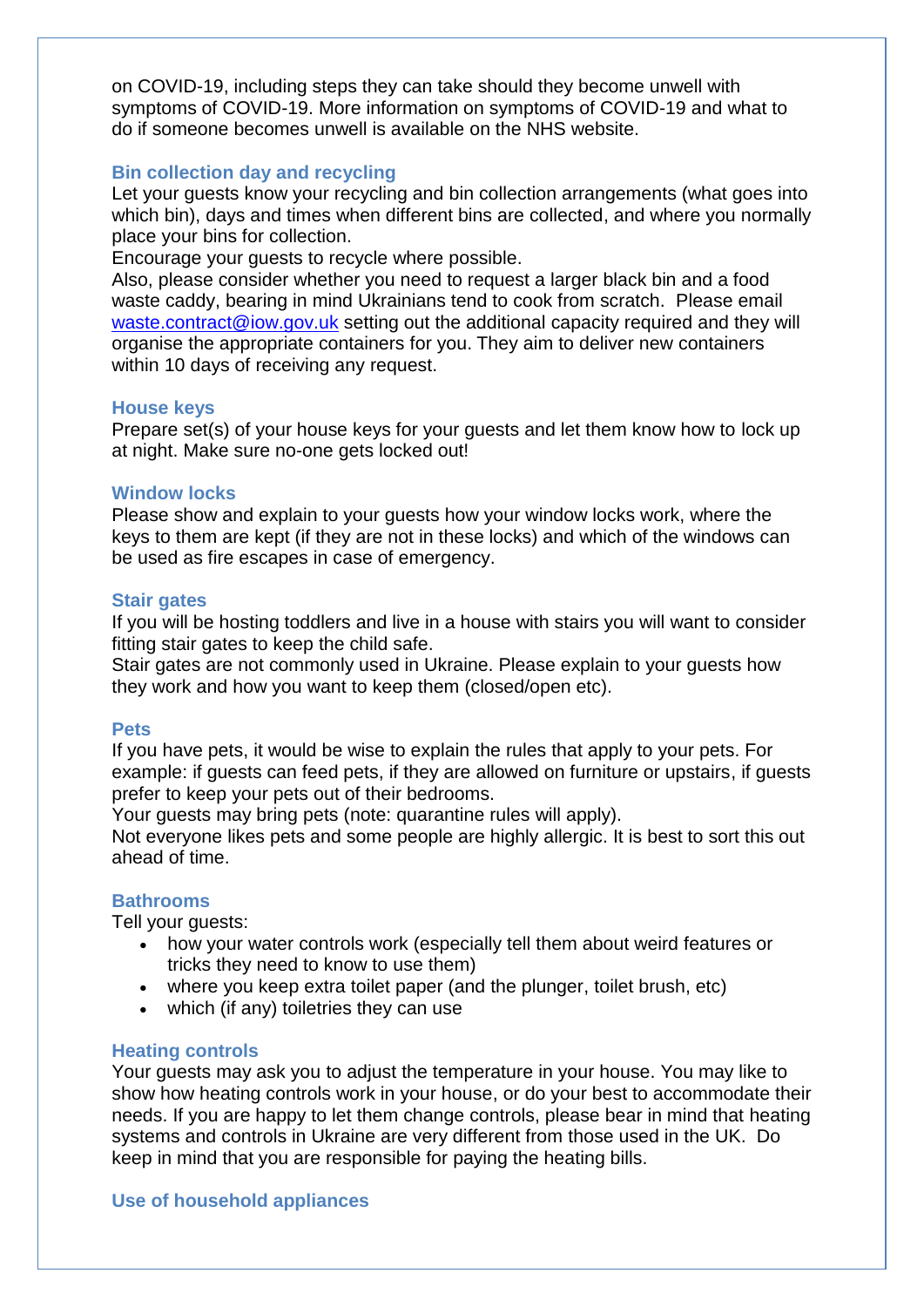Some of your household appliances may be different from those that your guests use in Ukraine. It may be helpful to show your guests how to use your appliances.

Also, be sure to warn them of any weird features or tricks to keep in mind when using your appliances - so they don't have any issues during their stay.

If the sockets in the guest room are hidden behind furniture or not in very obvious locations, be sure to let your guests know so they don't have to go searching when plugging in their phone charger (or any other devices they might use).

#### **Any areas out of bounds**

There may be areas that you prefer to keep off-limits, such as offices or your bedrooms. Please let them know what those areas are – maybe put a friendly little notice on the door(s).

#### **Personal space and storage**

Provide storage, hangers, etc for your guests' clothes and belongings - living out of a suitcase for any length of time is not ideal.

Your guests may be struggling with stress relating to their escape from the war zone so, please, allow them an opportunity to retreat and rest in their room as and when they need it.

# **Showing them around the neighbourhood**

Please consider advising your guests about:

- Nearest food shops (Ukrainian food can be similar to Polish so try to find the nearest Polish food shop)
- Local chemist
- Introduce them to the local GP surgery and public transport bus or train stops, timetables

# **Emergency Contact Information**

One of the best ways to put your guests' minds at rest is to provide them with emergency contact information. Write down your own contact telephone, or that of another person to contact in emergency (for example, their nominated case worker) as well as phone numbers for local doctors, hospitals and dentists. If your property is pet-friendly, include the number for the local vet.

Contact numbers for the police and the fire department are also important. Provide information on the location and use of any fire protection equipment in your home (extinguishers, fire blankets, etc).

Clearly state the best way to evacuate the property in case of an emergency.

#### **Safeguarding**

If you are concerned about a **vulnerable adult's** safety or welfare please contact the IW Council safeguarding adults team via **01983 814980**. If an adult is in immediate danger or at serious risk of harm, you are advised to call emergency services via **999.**

If you are concerned about a **child's safety or welfare** please contact Hants Direct on Tel: **0300 300 0117**. If a child is in immediate danger or at serious risk of harm, you are advised to continue to call the emergency services via **999**.

#### **Security devices**